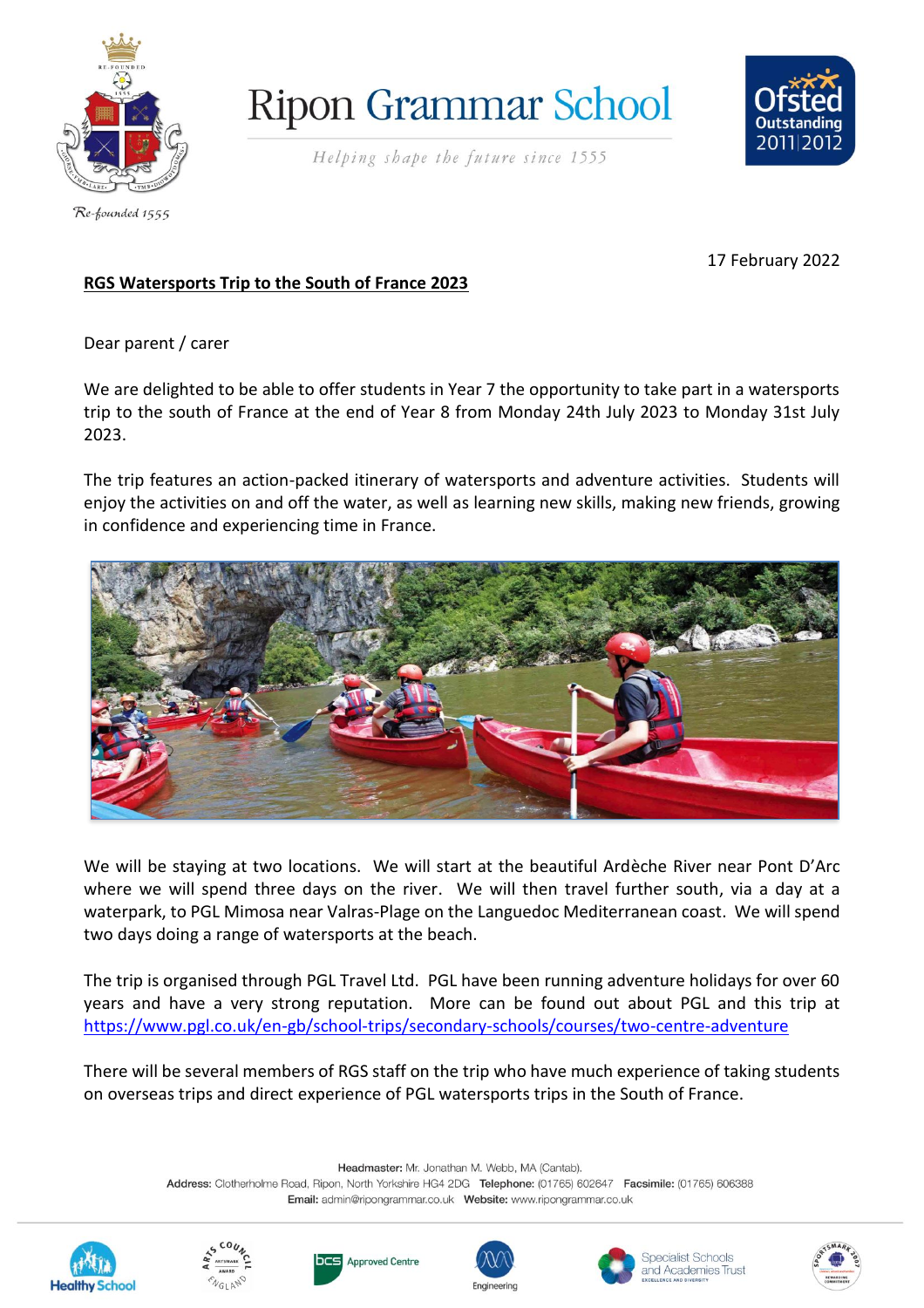## *Likely itinerary*

| <b>July 2023</b> | Activity                                                                                                          | Sleeping                                 |
|------------------|-------------------------------------------------------------------------------------------------------------------|------------------------------------------|
| Mon 24-July      | depart from Ripon on coach, travel overnight to Ardèche,<br>South of France                                       | On coach                                 |
| Tues 25-July     | arrive at Domaine de Segries, Ardèche;<br>begin canoe descent of Ardèche                                          | Domaine de Segries<br>farmhouse, Ardèche |
| Wed 26-July      | Ardèche descent day 2                                                                                             | Overnight bivouac                        |
| Thurs 27-July    | Ardèche descent day 3                                                                                             | Domaine de Segries<br>farmhouse, Ardèche |
| Fri 28-Jul       | Day at waterpark<br>travel to Mimosa, Mediterranean coast                                                         | Tents, PGL Mimosa,<br>Valras-Plage       |
| Sat-29-July      | Mimosa beach watersports day 1:<br>e.g. windsurfing, sailing, paddle boarding, towed<br>wakeboarding, banana boat | Tents, PGL Mimosa,<br>Valras-Plage       |
| Sun-30-July      | Mimosa beach watersports day 2:<br>e.g. windsurfing, sailing, paddle boarding, towed<br>wakeboarding, banana boat | On coach                                 |
|                  | Depart for home including overnight travel                                                                        |                                          |
| Mon-31-July      | Arrive back in Ripon                                                                                              |                                          |

In addition, there is a range of evening activities including local visits, challenges, races, discos, etc.

## *Cost*

The trip cost is expected to be £765 per student. If the total cost is less than £765, we would refund any monies due back to you after the trip. The £765 is fully inclusive of the following:

- return coach travel from school.
- 5 nights accommodation in France, including overnight bivouac during Ardèche descent
- meals from arrival in the Ardèche until departure from the Mediterranean
- travel insurance through PGL and the school's own insurance
- 5 days of watersports activities plus 1 day at a waterpark
- services of PGL staff and instructors
- evening entertainment programme

Additional costs that could be incurred by students are the cost of meals while we travel to and from France. Students may bring packed food but we will stop at service stations while we travel. Students may also want a small amount of spending money.